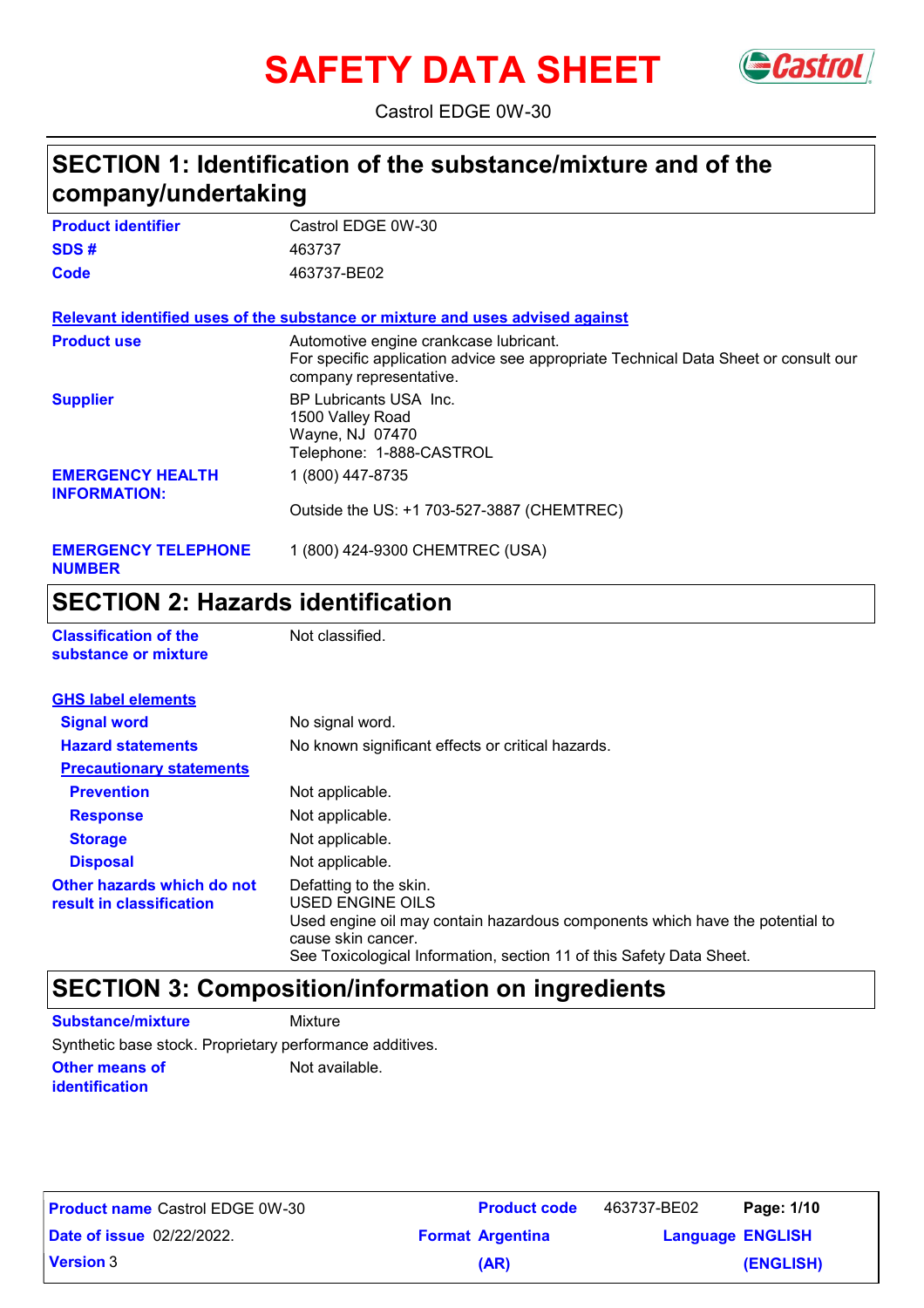### **SECTION 3: Composition/information on ingredients**

| <b>Ingredient name</b>                                               | <b>CAS number</b> | $\frac{9}{6}$ |
|----------------------------------------------------------------------|-------------------|---------------|
| Distillates (petroleum), hydrotreated heavy paraffinic               | 64742-54-7        | ≥50 - ≤75     |
| Dec-1-ene, homopolymer, hydrogenated Dec-1-ene, oligomers,           | 68037-01-4        | ≤10           |
| hydrogenated                                                         |                   |               |
| Lubricating oils (petroleum), C15-30, hydrotreated neutral oil-based | 72623-86-0        | ו≥ ≥          |
| Lubricating oils (petroleum), C20-50, hydrotreated neutral oil-based | 72623-87-1        | ≤3            |
| bis(nonylphenyl)amine                                                | 36878-20-3        | וצ≥           |
|                                                                      |                   |               |

**There are no additional ingredients present which, within the current knowledge of the supplier and in the concentrations applicable, are classified as hazardous to health or the environment and hence require reporting in this section.**

**Occupational exposure limits, if available, are listed in Section 8.**

### **SECTION 4: First aid measures**

#### **Description of necessary first aid measures**

| <b>Eye contact</b>                | In case of contact, immediately flush eyes with plenty of water for at least 15<br>minutes. Eyelids should be held away from the eyeball to ensure thorough rinsing.<br>Check for and remove any contact lenses. Get medical attention.                             |
|-----------------------------------|---------------------------------------------------------------------------------------------------------------------------------------------------------------------------------------------------------------------------------------------------------------------|
| <b>Skin contact</b>               | Wash skin thoroughly with soap and water or use recognized skin cleanser.<br>Remove contaminated clothing and shoes. Wash clothing before reuse. Clean<br>shoes thoroughly before reuse. Get medical attention if symptoms occur.                                   |
| <b>Inhalation</b>                 | $\mathbf{\hat{F}}$ inhaled, remove to fresh air. In case of inhalation of decomposition products in a<br>fire, symptoms may be delayed. The exposed person may need to be kept under<br>medical surveillance for 48 hours. Get medical attention if symptoms occur. |
| <b>Ingestion</b>                  | Do not induce vomiting unless directed to do so by medical personnel. Get medical<br>attention if symptoms occur.                                                                                                                                                   |
| <b>Protection of first-aiders</b> | No action shall be taken involving any personal risk or without suitable training.                                                                                                                                                                                  |

#### **Most important symptoms/effects, acute and delayed**

**See Section 11 for more detailed information on health effects and symptoms.**

#### **Indication of immediate medical attention and special treatment needed, if necessary**

| <b>Notes to physician</b>  | $\mathbf{\mathcal{F}}$ reatment should in general be symptomatic and directed to relieving any effects.<br>In case of inhalation of decomposition products in a fire, symptoms may be delayed.<br>The exposed person may need to be kept under medical surveillance for 48 hours. |
|----------------------------|-----------------------------------------------------------------------------------------------------------------------------------------------------------------------------------------------------------------------------------------------------------------------------------|
| <b>Specific treatments</b> | No specific treatment.                                                                                                                                                                                                                                                            |

### **SECTION 5: Firefighting measures**

| <b>Extinguishing media</b>                             |                                            |                                                                                                                                                                               |                         |                  |
|--------------------------------------------------------|--------------------------------------------|-------------------------------------------------------------------------------------------------------------------------------------------------------------------------------|-------------------------|------------------|
| <b>Suitable extinguishing</b><br>media                 |                                            | In case of fire, use foam, dry chemical or carbon dioxide extinguisher or spray.                                                                                              |                         |                  |
| <b>Unsuitable extinguishing</b><br>media               | Do not use water jet.                      |                                                                                                                                                                               |                         |                  |
| <b>Specific hazards arising</b><br>from the chemical   |                                            | In a fire or if heated, a pressure increase will occur and the container may burst.                                                                                           |                         |                  |
| <b>Hazardous thermal</b><br>decomposition products     | nitrogen oxides (NO, NO <sub>2</sub> etc.) | Combustion products may include the following:<br>carbon oxides (CO, CO <sub>2</sub> ) (carbon monoxide, carbon dioxide)                                                      |                         |                  |
| <b>Special protective actions</b><br>for fire-fighters | there is a fire.                           | No action shall be taken involving any personal risk or without suitable training.<br>Promptly isolate the scene by removing all persons from the vicinity of the incident if |                         |                  |
| <b>Product name Castrol EDGE 0W-30</b>                 |                                            | <b>Product code</b>                                                                                                                                                           | 463737-BE02             | Page: 2/10       |
| <b>Date of issue 02/22/2022.</b>                       |                                            | <b>Format Argentina</b>                                                                                                                                                       | <b>Language ENGLISH</b> |                  |
| <b>Version 3</b>                                       |                                            | (AR)                                                                                                                                                                          |                         | <b>(ENGLISH)</b> |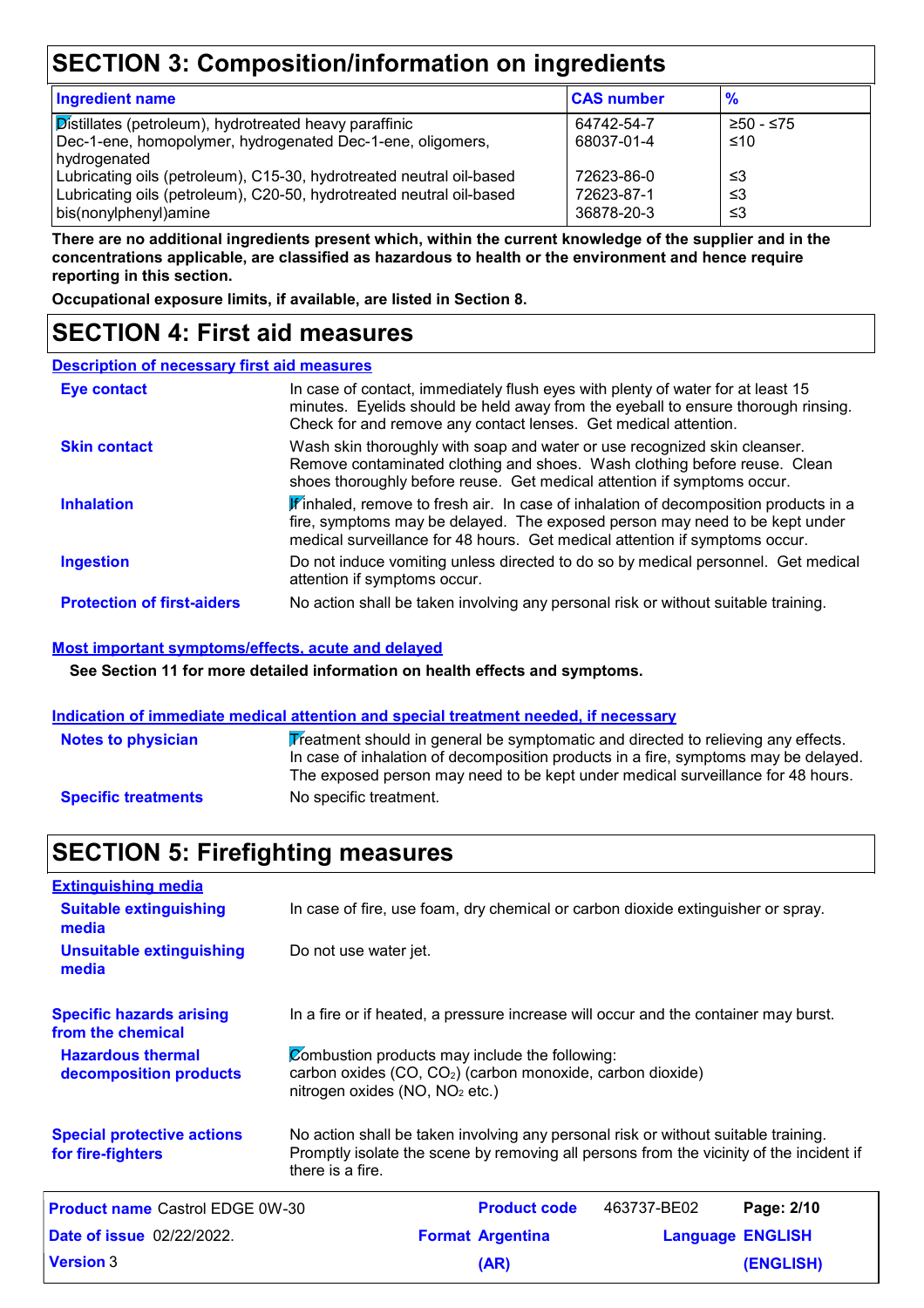### **SECTION 5: Firefighting measures**

**Special protective equipment for fire-fighters** Fire-fighters should wear positive pressure self-contained breathing apparatus (SCBA) and full turnout gear.

#### **SECTION 6: Accidental release measures**

#### **Personal precautions, protective equipment and emergency procedures**

| For non-emergency<br>personnel                               | No action shall be taken involving any personal risk or without suitable training.<br>Evacuate surrounding areas. Keep unnecessary and unprotected personnel from                                                             |  |
|--------------------------------------------------------------|-------------------------------------------------------------------------------------------------------------------------------------------------------------------------------------------------------------------------------|--|
|                                                              | entering. Do not touch or walk through spilled material. Put on appropriate<br>personal protective equipment. Floors may be slippery; use care to avoid falling.                                                              |  |
| For emergency responders                                     | If specialized clothing is required to deal with the spillage, take note of any<br>information in Section 8 on suitable and unsuitable materials. See also the<br>information in "For non-emergency personnel".               |  |
| <b>Environmental precautions</b>                             | Avoid dispersal of spilled material and runoff and contact with soil, waterways,<br>drains and sewers. Inform the relevant authorities if the product has caused<br>environmental pollution (sewers, waterways, soil or air). |  |
| <b>Methods and materials for containment and cleaning up</b> |                                                                                                                                                                                                                               |  |
| <b>Small spill</b>                                           | Stop leak if without risk. Move containers from spill area. Absorb with an inert<br>material and place in an appropriate waste disposal container. Dispose of via a<br>licensed waste disposal contractor.                    |  |
|                                                              |                                                                                                                                                                                                                               |  |

**Large spill** Stop leak if without risk. Move containers from spill area. Prevent entry into sewers, water courses, basements or confined areas. Contain and collect spillage with noncombustible, absorbent material e.g. sand, earth, vermiculite or diatomaceous earth and place in container for disposal according to local regulations. Dispose of via a licensed waste disposal contractor.

### **SECTION 7: Handling and storage**

#### **Precautions for safe handling**

| <b>Protective measures</b><br><b>Advice on general</b><br>occupational hygiene   | Put on appropriate personal protective equipment (see Section 8).<br>Eating, drinking and smoking should be prohibited in areas where this material is<br>handled, stored and processed. Wash thoroughly after handling. Remove<br>contaminated clothing and protective equipment before entering eating areas. See<br>also Section 8 for additional information on hygiene measures.                                                                                                                                                                                                         |
|----------------------------------------------------------------------------------|-----------------------------------------------------------------------------------------------------------------------------------------------------------------------------------------------------------------------------------------------------------------------------------------------------------------------------------------------------------------------------------------------------------------------------------------------------------------------------------------------------------------------------------------------------------------------------------------------|
| <b>Conditions for safe storage,</b><br>including any<br><b>incompatibilities</b> | Store in accordance with local regulations. Store in original container protected<br>from direct sunlight in a dry, cool and well-ventilated area, away from incompatible<br>materials (see Section 10) and food and drink. Keep container tightly closed and<br>sealed until ready for use. Store and use only in equipment/containers designed for<br>use with this product. Containers that have been opened must be carefully resealed<br>and kept upright to prevent leakage. Do not store in unlabeled containers. Use<br>appropriate containment to avoid environmental contamination. |
| <b>Not suitable</b>                                                              | Prolonged exposure to elevated temperature.                                                                                                                                                                                                                                                                                                                                                                                                                                                                                                                                                   |

### **SECTION 8: Exposure controls/personal protection**

**Control parameters Occupational exposure limits**

| <b>Product name Castrol EDGE 0W-30</b> | <b>Product code</b>     | 463737-BE02 | Page: 3/10              |
|----------------------------------------|-------------------------|-------------|-------------------------|
| <b>Date of issue 02/22/2022.</b>       | <b>Format Argentina</b> |             | <b>Language ENGLISH</b> |
| <b>Version 3</b>                       | (AR)                    |             | (ENGLISH)               |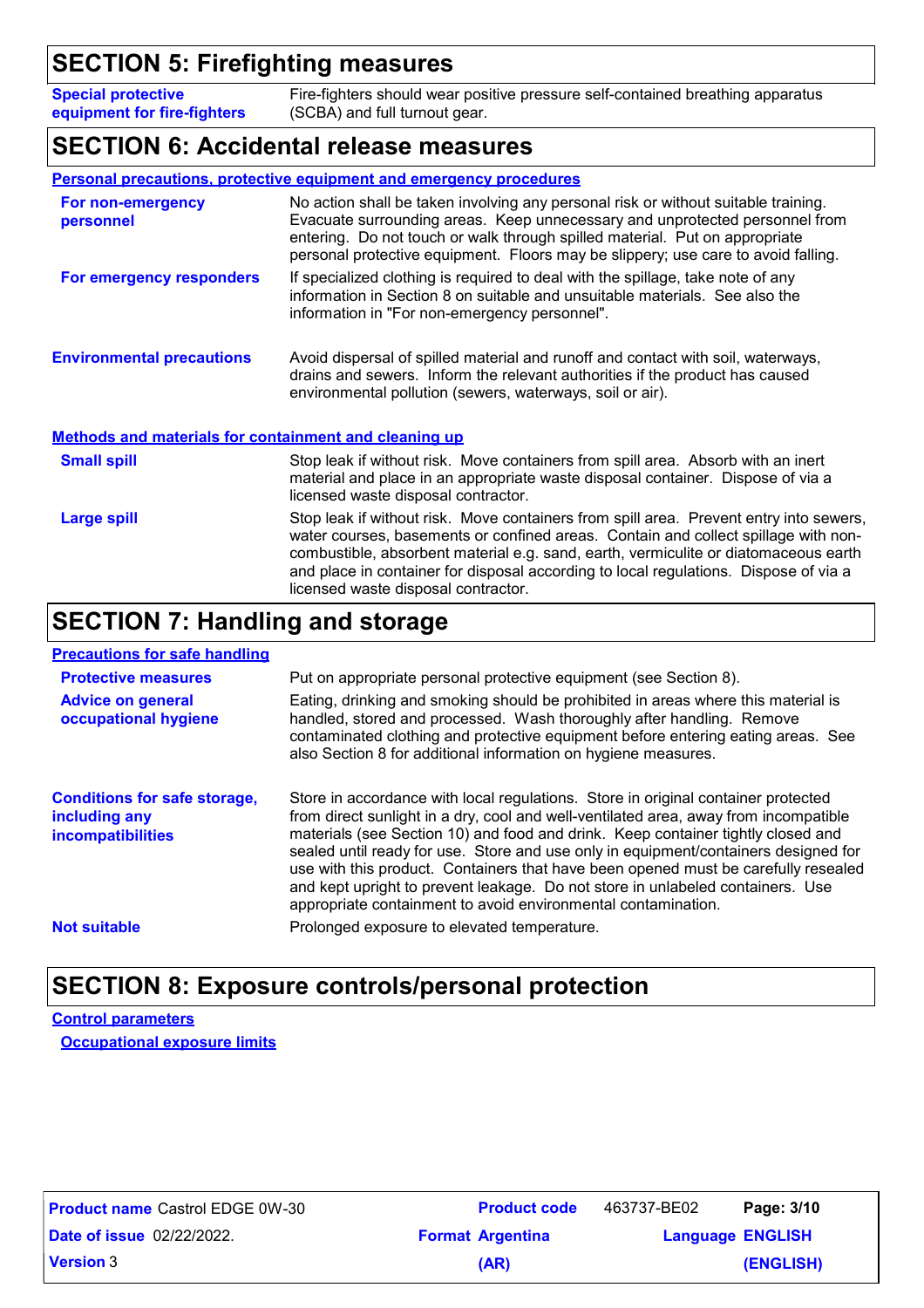# **SECTION 8: Exposure controls/personal protection**

| <b>Ingredient name</b>                                               | <b>Exposure limits</b>                                                                                                                                                                                                                                                      |
|----------------------------------------------------------------------|-----------------------------------------------------------------------------------------------------------------------------------------------------------------------------------------------------------------------------------------------------------------------------|
| Distillates (petroleum), hydrotreated heavy paraffinic               | Ministry of Labor, Employment and<br><b>Social Security. Argentina (Resolution</b><br>295,11/2003) (Argentina).<br>TWA: 5 mg/m <sup>3</sup> 8 hours. Issued/Revised:<br>11/2003 Form: mist<br>STEL: 10 mg/m <sup>3</sup> 15 minutes. Issued/<br>Revised: 11/2003 Form: mist |
| Lubricating oils (petroleum), C15-30, hydrotreated neutral oil-based | Ministry of Labor, Employment and<br><b>Social Security. Argentina (Resolution</b><br>295,11/2003) (Argentina).<br>TWA: 5 mg/m <sup>3</sup> 8 hours. Issued/Revised:<br>11/2003 Form: mist<br>STEL: 10 mg/m <sup>3</sup> 15 minutes. Issued/<br>Revised: 11/2003 Form: mist |
| Lubricating oils (petroleum), C20-50, hydrotreated neutral oil-based | Ministry of Labor, Employment and<br><b>Social Security. Argentina (Resolution</b><br>295,11/2003) (Argentina).<br>TWA: 5 mg/m <sup>3</sup> 8 hours. Issued/Revised:<br>11/2003 Form: mist<br>STEL: 10 mg/m <sup>3</sup> 15 minutes. Issued/<br>Revised: 11/2003 Form: mist |

While specific OELs for certain components may be shown in this section, other components may be present in any mist, vapor or dust produced. Therefore, the specific OELs may not be applicable to the product as a whole and are provided for guidance only.

| <b>Appropriate engineering</b><br><b>controls</b> | All activities involving chemicals should be assessed for their risks to health, to<br>ensure exposures are adequately controlled. Personal protective equipment should<br>only be considered after other forms of control measures (e.g. engineering controls)<br>have been suitably evaluated. Personal protective equipment should conform to<br>appropriate standards, be suitable for use, be kept in good condition and properly<br>maintained.<br>Your supplier of personal protective equipment should be consulted for advice on<br>selection and appropriate standards. For further information contact your national<br>organisation for standards.<br>Provide exhaust ventilation or other engineering controls to keep the relevant<br>airborne concentrations below their respective occupational exposure limits.<br>The final choice of protective equipment will depend upon a risk assessment. It is<br>important to ensure that all items of personal protective equipment are compatible. |
|---------------------------------------------------|---------------------------------------------------------------------------------------------------------------------------------------------------------------------------------------------------------------------------------------------------------------------------------------------------------------------------------------------------------------------------------------------------------------------------------------------------------------------------------------------------------------------------------------------------------------------------------------------------------------------------------------------------------------------------------------------------------------------------------------------------------------------------------------------------------------------------------------------------------------------------------------------------------------------------------------------------------------------------------------------------------------|
| <b>Environmental exposure</b><br>controls         | Emissions from ventilation or work process equipment should be checked to ensure<br>they comply with the requirements of environmental protection legislation. In some<br>cases, fume scrubbers, filters or engineering modifications to the process<br>equipment will be necessary to reduce emissions to acceptable levels.                                                                                                                                                                                                                                                                                                                                                                                                                                                                                                                                                                                                                                                                                 |
| <b>Individual protection measures</b>             |                                                                                                                                                                                                                                                                                                                                                                                                                                                                                                                                                                                                                                                                                                                                                                                                                                                                                                                                                                                                               |
| <b>Hygiene measures</b>                           | Wash hands, forearms and face thoroughly after handling chemical products, before<br>eating, smoking and using the lavatory and at the end of the working period.<br>Appropriate techniques should be used to remove potentially contaminated clothing.<br>Wash contaminated clothing before reusing. Ensure that eyewash stations and<br>safety showers are close to the workstation location.                                                                                                                                                                                                                                                                                                                                                                                                                                                                                                                                                                                                               |
| <b>Eye/face protection</b>                        | Safety glasses with side shields.                                                                                                                                                                                                                                                                                                                                                                                                                                                                                                                                                                                                                                                                                                                                                                                                                                                                                                                                                                             |
| <b>Skin protection</b>                            |                                                                                                                                                                                                                                                                                                                                                                                                                                                                                                                                                                                                                                                                                                                                                                                                                                                                                                                                                                                                               |

| <b>Product name Castrol EDGE 0W-30</b> | <b>Product code</b>     | 463737-BE02             | Page: 4/10 |
|----------------------------------------|-------------------------|-------------------------|------------|
| <b>Date of issue 02/22/2022.</b>       | <b>Format Argentina</b> | <b>Language ENGLISH</b> |            |
| <b>Version 3</b>                       | (AR)                    |                         | (ENGLISH)  |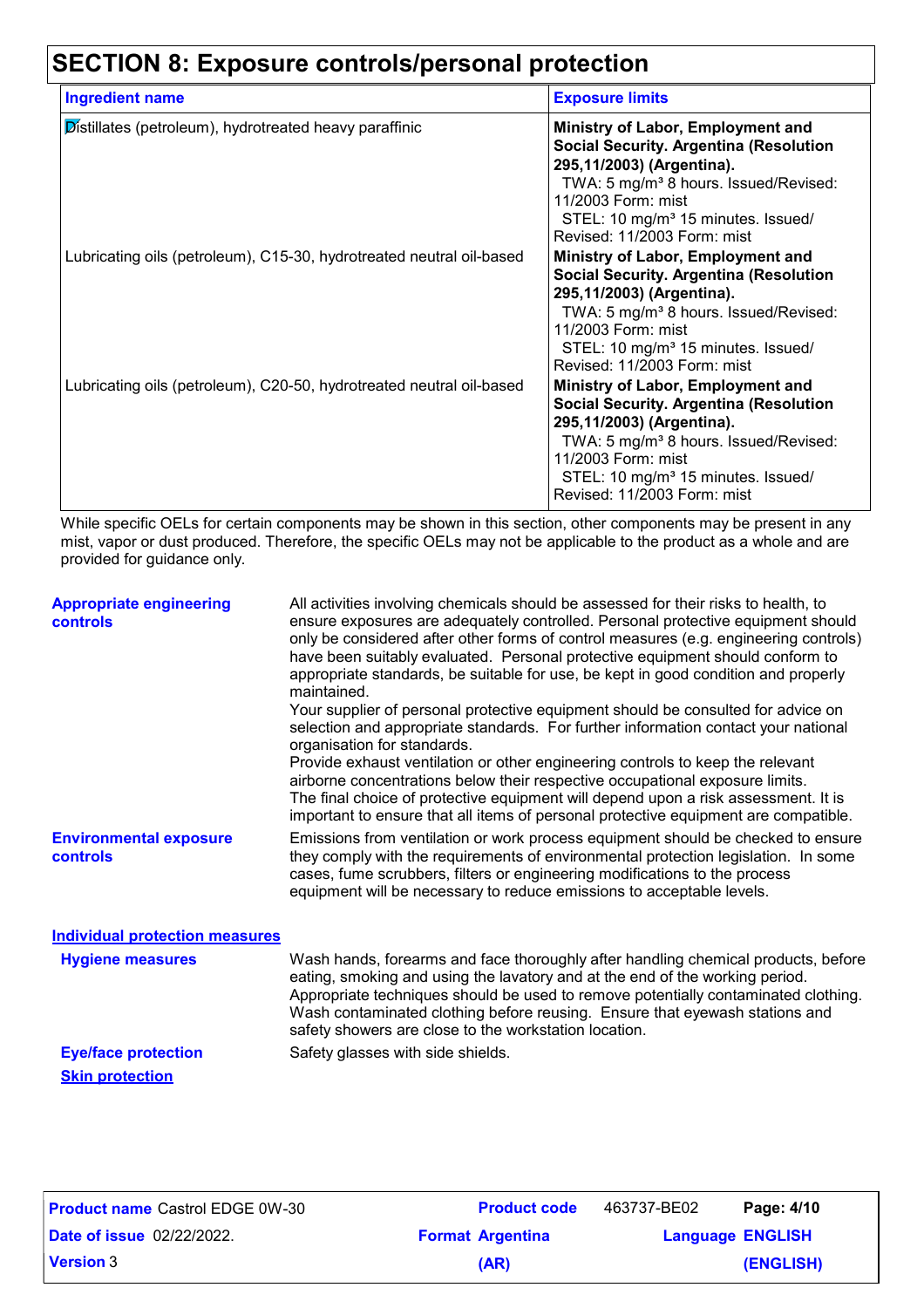### **SECTION 8: Exposure controls/personal protection**

| <b>Hand protection</b>        | Wear protective gloves if prolonged or repeated contact is likely. Wear chemical<br>resistant gloves. Recommended: Nitrile gloves. The correct choice of protective<br>gloves depends upon the chemicals being handled, the conditions of work and use,<br>and the condition of the gloves (even the best chemically resistant glove will break<br>down after repeated chemical exposures). Most gloves provide only a short time of<br>protection before they must be discarded and replaced. Because specific work<br>environments and material handling practices vary, safety procedures should be<br>developed for each intended application. Gloves should therefore be chosen in<br>consultation with the supplier/manufacturer and with a full assessment of the<br>working conditions. |
|-------------------------------|-------------------------------------------------------------------------------------------------------------------------------------------------------------------------------------------------------------------------------------------------------------------------------------------------------------------------------------------------------------------------------------------------------------------------------------------------------------------------------------------------------------------------------------------------------------------------------------------------------------------------------------------------------------------------------------------------------------------------------------------------------------------------------------------------|
| <b>Body protection</b>        | Use of protective clothing is good industrial practice.<br>Personal protective equipment for the body should be selected based on the task<br>being performed and the risks involved and should be approved by a specialist<br>before handling this product.<br>Cotton or polyester/cotton overalls will only provide protection against light<br>superficial contamination that will not soak through to the skin. Overalls should be<br>laundered on a regular basis. When the risk of skin exposure is high (e.g. when<br>cleaning up spillages or if there is a risk of splashing) then chemical resistant aprons<br>and/or impervious chemical suits and boots will be required.                                                                                                           |
| <b>Other skin protection</b>  | Appropriate footwear and any additional skin protection measures should be<br>selected based on the task being performed and the risks involved and should be<br>approved by a specialist before handling this product.                                                                                                                                                                                                                                                                                                                                                                                                                                                                                                                                                                         |
| <b>Respiratory protection</b> | In case of insufficient ventilation, wear suitable respiratory equipment.<br>The correct choice of respiratory protection depends upon the chemicals being<br>handled, the conditions of work and use, and the condition of the respiratory<br>equipment. Safety procedures should be developed for each intended application.<br>Respiratory protection equipment should therefore be chosen in consultation with<br>the supplier/manufacturer and with a full assessment of the working conditions.                                                                                                                                                                                                                                                                                           |

### **SECTION 9: Physical and chemical properties**

The conditions of measurement of all properties are at standard temperature and pressure unless otherwise indicated.

| <b>Appearance</b>                                                 |                                              |
|-------------------------------------------------------------------|----------------------------------------------|
| <b>Physical state</b>                                             | Liquid.                                      |
| <b>Color</b>                                                      | Amber. [Light]                               |
| <b>Odor</b>                                                       | Not available.                               |
| <b>Odor threshold</b>                                             | Not available.                               |
| рH                                                                | Not applicable.                              |
| <b>Melting point/freezing point</b>                               | Not available.                               |
| <b>Boiling point, initial boiling</b><br>point, and boiling range | Not available.                               |
| <b>Flash point</b>                                                | Closed cup: 201°C (393.8°F) [Pensky-Martens] |
| <b>Pour point</b>                                                 | -45 °C                                       |
| <b>Evaporation rate</b>                                           | Not available.                               |
| <b>Flammability</b>                                               | Not applicable. Based on - Physical state    |
| Lower and upper explosion<br>limit/flammability limit             | Not available.                               |
| <b>Vapor pressure</b>                                             |                                              |

| <b>Product name Castrol EDGE 0W-30</b> | <b>Product code</b>     | 463737-BE02             | Page: 5/10 |
|----------------------------------------|-------------------------|-------------------------|------------|
| <b>Date of issue 02/22/2022.</b>       | <b>Format Argentina</b> | <b>Language ENGLISH</b> |            |
| <b>Version 3</b>                       | (AR)                    |                         | (ENGLISH)  |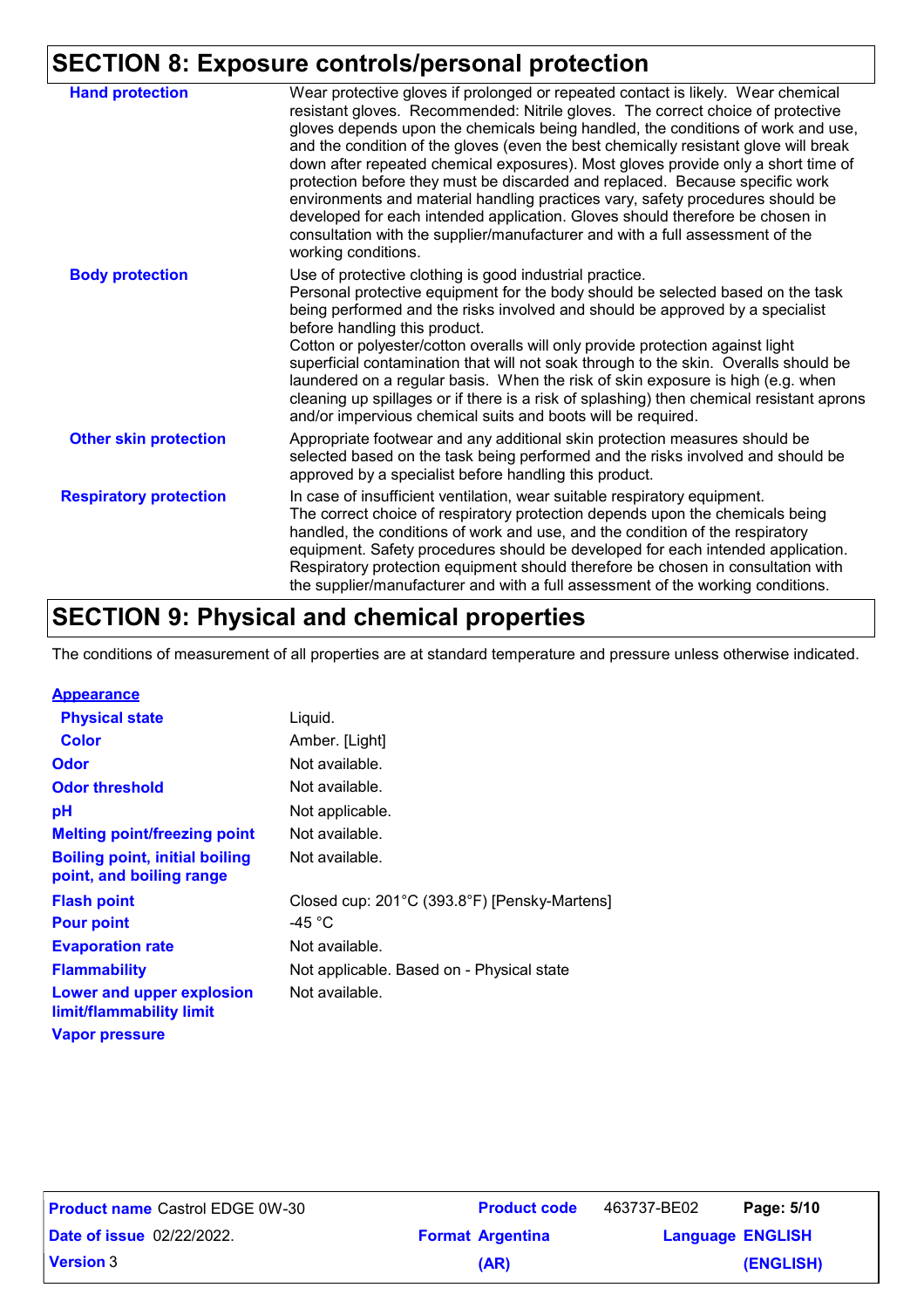### **SECTION 9: Physical and chemical properties**

|                                                                |                                                                                                                                                                            | Vapor Pressure at 20°C                                                                                                                   |              |                              |     | Vapor pressure at 50°C |                    |               |  |
|----------------------------------------------------------------|----------------------------------------------------------------------------------------------------------------------------------------------------------------------------|------------------------------------------------------------------------------------------------------------------------------------------|--------------|------------------------------|-----|------------------------|--------------------|---------------|--|
|                                                                | <b>Ingredient name</b>                                                                                                                                                     | mm Hg                                                                                                                                    | kPa          | <b>Method</b>                |     | mm<br>Hg               | kPa                | <b>Method</b> |  |
|                                                                | Distillates (petroleum),<br>hydrotreated heavy<br>paraffinic                                                                                                               | <0.08                                                                                                                                    | < 0.011      | <b>ASTM D 5191</b>           |     |                        |                    |               |  |
|                                                                | Dec-1-ene,<br>homopolymer,<br>hydrogenated Dec-<br>1-ene, oligomers,<br>hydrogenated                                                                                       | 0                                                                                                                                        | 0            | <b>ASTME</b><br>1194-87      |     |                        |                    |               |  |
|                                                                | Lubricating oils<br>(petroleum), C15-30,<br>hydrotreated neutral oil-<br>based                                                                                             | 0.08                                                                                                                                     | < 0.011      | <b>ASTM D 5191</b>           |     |                        |                    |               |  |
|                                                                | Lubricating oils<br>(petroleum), C20-50,<br>hydrotreated neutral oil-<br>based                                                                                             | < 0.08                                                                                                                                   | $0.011$      | <b>ASTM D 5191</b>           |     |                        |                    |               |  |
|                                                                | bis(nonylphenyl)amine                                                                                                                                                      | < 0.01                                                                                                                                   | <0.0013      | EU A.4                       |     | 0                      | 0                  | EU A.4        |  |
| <b>Relative vapor density</b>                                  | Not available.                                                                                                                                                             |                                                                                                                                          |              |                              |     |                        |                    |               |  |
| <b>Density</b>                                                 | <1000 kg/m <sup>3</sup> (<1 g/cm <sup>3</sup> ) at 15 <sup>°</sup> C                                                                                                       |                                                                                                                                          |              |                              |     |                        |                    |               |  |
| <b>Solubility</b>                                              | insoluble in water.                                                                                                                                                        |                                                                                                                                          |              |                              |     |                        |                    |               |  |
| <b>Partition coefficient: n-</b><br>octanol/water              | Not applicable.                                                                                                                                                            |                                                                                                                                          |              |                              |     |                        |                    |               |  |
| <b>Auto-ignition temperature</b>                               | <b>Ingredient name</b>                                                                                                                                                     | $\circ$ <sub>C</sub>                                                                                                                     | $\mathsf{P}$ |                              |     | <b>Method</b>          |                    |               |  |
|                                                                | Dec-1-ene, homopolymer,<br>hydrogenated Dec-1-ene, oligomers,<br>hydrogenated                                                                                              |                                                                                                                                          |              | 343 to 369<br>649.4 to 696.2 |     |                        | <b>ASTM D 2159</b> |               |  |
|                                                                | Dec-1-ene, homopolymer,<br>hydrogenated Dec-1-ene, oligomers,<br>hydrogenated                                                                                              | 343 to 369                                                                                                                               |              | 649.4 to 696.2               |     | <b>ASTM D 2159</b>     |                    |               |  |
|                                                                | bis(nonylphenyl)amine                                                                                                                                                      |                                                                                                                                          | 440          |                              | 824 |                        | <b>EU A.15</b>     |               |  |
| <b>Decomposition temperature</b>                               | Not available.                                                                                                                                                             |                                                                                                                                          |              |                              |     |                        |                    |               |  |
| <b>Viscosity</b>                                               | Kinematic: 68.1 mm <sup>2</sup> /s (68.1 cSt) at 40°C<br>Kinematic: 12.1 to 12.44 mm <sup>2</sup> /s (12.1 to 12.44 cSt) at 100°C                                          |                                                                                                                                          |              |                              |     |                        |                    |               |  |
| <b>Particle characteristics</b><br><b>Median particle size</b> | Not applicable.                                                                                                                                                            |                                                                                                                                          |              |                              |     |                        |                    |               |  |
| <b>SECTION 10: Stability and reactivity</b>                    |                                                                                                                                                                            |                                                                                                                                          |              |                              |     |                        |                    |               |  |
| <b>Reactivity</b>                                              |                                                                                                                                                                            | No specific test data available for this product. Refer to Conditions to avoid and<br>Incompatible materials for additional information. |              |                              |     |                        |                    |               |  |
| <b>Chemical stability</b>                                      | The product is stable.                                                                                                                                                     |                                                                                                                                          |              |                              |     |                        |                    |               |  |
| <b>Possibility of hazardous</b><br><b>reactions</b>            | Under normal conditions of storage and use, hazardous reactions will not occur.<br>Under normal conditions of storage and use, hazardous polymerization will not<br>occur. |                                                                                                                                          |              |                              |     |                        |                    |               |  |
| <b>Conditions to avoid</b>                                     | Avoid all possible sources of ignition (spark or flame).                                                                                                                   |                                                                                                                                          |              |                              |     |                        |                    |               |  |

**Incompatible materials** Reactive or incompatible with the following materials: oxidizing materials.

| <b>Product name Castrol EDGE 0W-30</b> |                         | <b>Product code</b> | 463737-BE02             | Page: 6/10 |
|----------------------------------------|-------------------------|---------------------|-------------------------|------------|
| <b>Date of issue 02/22/2022.</b>       | <b>Format Argentina</b> |                     | <b>Language ENGLISH</b> |            |
| <b>Version 3</b>                       |                         | (AR)                |                         | (ENGLISH)  |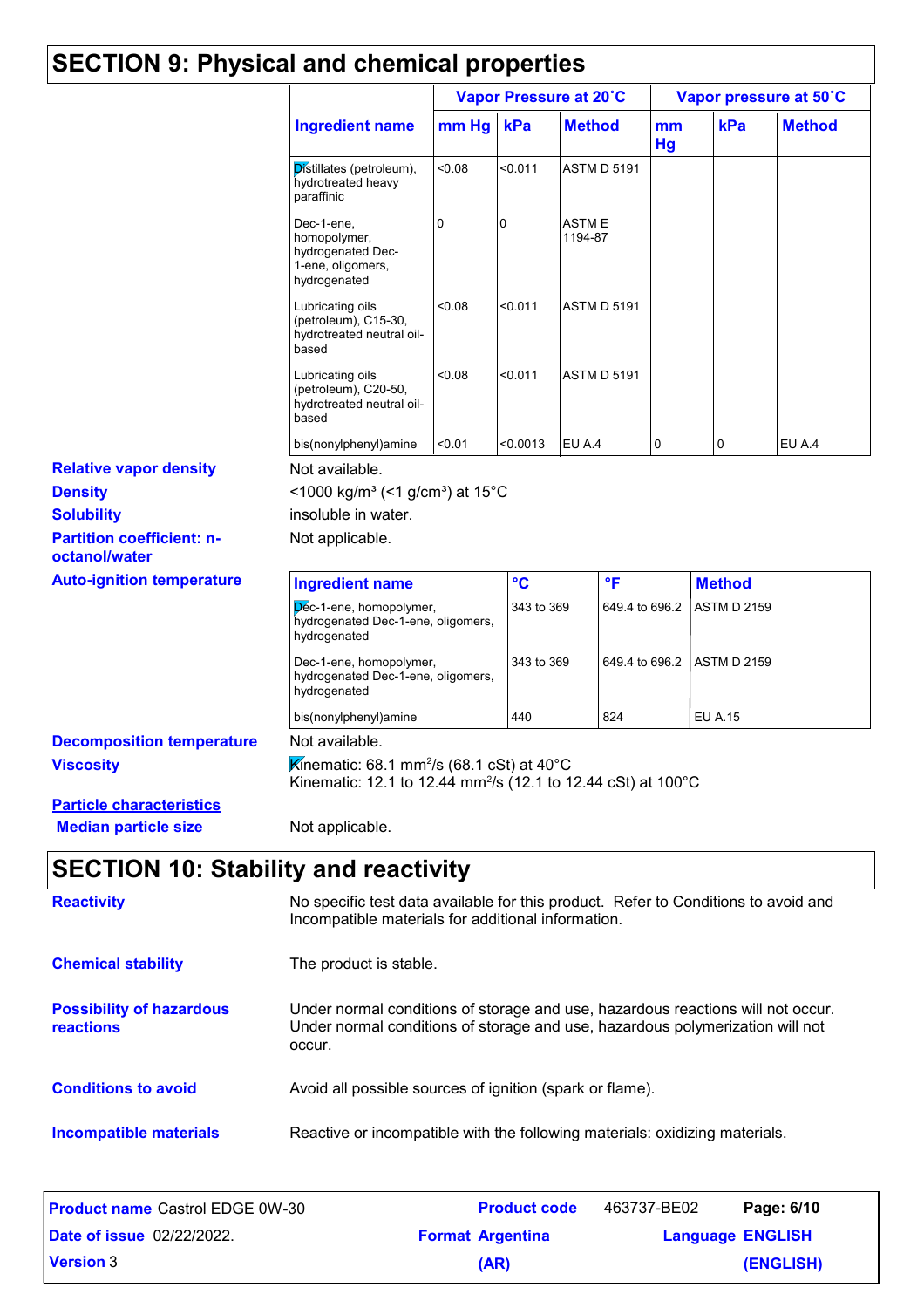### **SECTION 10: Stability and reactivity**

**Hazardous decomposition products**

Under normal conditions of storage and use, hazardous decomposition products should not be produced.

### **SECTION 11: Toxicological information**

#### **Information on toxicological effects**

#### **Aspiration hazard**

| <b>Name</b>                                                                                                                                  | <b>Result</b>                                                                  |
|----------------------------------------------------------------------------------------------------------------------------------------------|--------------------------------------------------------------------------------|
| Distillates (petroleum), hydrotreated heavy paraffinic<br>Dec-1-ene, homopolymer, hydrogenated Dec-1-ene, oligomers,<br>hydrogenated         | <b>ASPIRATION HAZARD - Category 1</b><br><b>ASPIRATION HAZARD - Category 1</b> |
| Lubricating oils (petroleum), C15-30, hydrotreated neutral oil-based<br>Lubricating oils (petroleum), C20-50, hydrotreated neutral oil-based | <b>ASPIRATION HAZARD - Category 1</b><br><b>ASPIRATION HAZARD - Category 1</b> |

| Information on the likely<br>routes of exposure | Routes of entry anticipated: Dermal, Inhalation.                                                                           |
|-------------------------------------------------|----------------------------------------------------------------------------------------------------------------------------|
| <b>Potential acute health effects</b>           |                                                                                                                            |
| <b>Eye contact</b>                              | No known significant effects or critical hazards.                                                                          |
| <b>Skin contact</b>                             | Defatting to the skin. May cause skin dryness and irritation.                                                              |
| <b>Inhalation</b>                               | <b>Exposure to decomposition products may cause a health hazard. Serious effects</b><br>may be delayed following exposure. |
| <b>Ingestion</b>                                | No known significant effects or critical hazards.                                                                          |

#### **Symptoms related to the physical, chemical and toxicological characteristics**

| <b>Eye contact</b>  | No specific data.                                                                |
|---------------------|----------------------------------------------------------------------------------|
| <b>Skin contact</b> | Adverse symptoms may include the following:<br>irritation<br>dryness<br>cracking |
| <b>Inhalation</b>   | No specific data.                                                                |
| <b>Ingestion</b>    | No specific data.                                                                |

|  | Delayed and immediate effects and also chronic effects from short and long term exposure |  |  |  |  |  |  |
|--|------------------------------------------------------------------------------------------|--|--|--|--|--|--|
|  |                                                                                          |  |  |  |  |  |  |

| <b>Short term exposure</b>            |                |
|---------------------------------------|----------------|
| <b>Potential immediate</b><br>effects | Not available. |
| <b>Potential delayed effects</b>      | Not available. |
| Long term exposure                    |                |
| <b>Potential immediate</b><br>effects | Not available. |
| <b>Potential delayed effects</b>      | Not available. |

**Potential chronic health effects**

| <b>General</b>         | USED ENGINE OILS<br>Combustion products resulting from the operation of internal combustion engines<br>contaminate engine oils during use. Used engine oil may contain hazardous<br>components which have the potential to cause skin cancer. Frequent or prolonged<br>contact with all types and makes of used engine oil must therefore be avoided and a<br>high standard of personal hygiene maintained. |
|------------------------|-------------------------------------------------------------------------------------------------------------------------------------------------------------------------------------------------------------------------------------------------------------------------------------------------------------------------------------------------------------------------------------------------------------|
| <b>Carcinogenicity</b> | No known significant effects or critical hazards.                                                                                                                                                                                                                                                                                                                                                           |
| <b>Mutagenicity</b>    | No known significant effects or critical hazards.                                                                                                                                                                                                                                                                                                                                                           |
| <b>Teratogenicity</b>  | No known significant effects or critical hazards.                                                                                                                                                                                                                                                                                                                                                           |

| <b>Product name Castrol EDGE 0W-30</b> | <b>Product code</b>     | 463737-BE02             | Page: 7/10 |
|----------------------------------------|-------------------------|-------------------------|------------|
| <b>Date of issue 02/22/2022.</b>       | <b>Format Argentina</b> | <b>Language ENGLISH</b> |            |
| <b>Version 3</b>                       | (AR)                    |                         | (ENGLISH)  |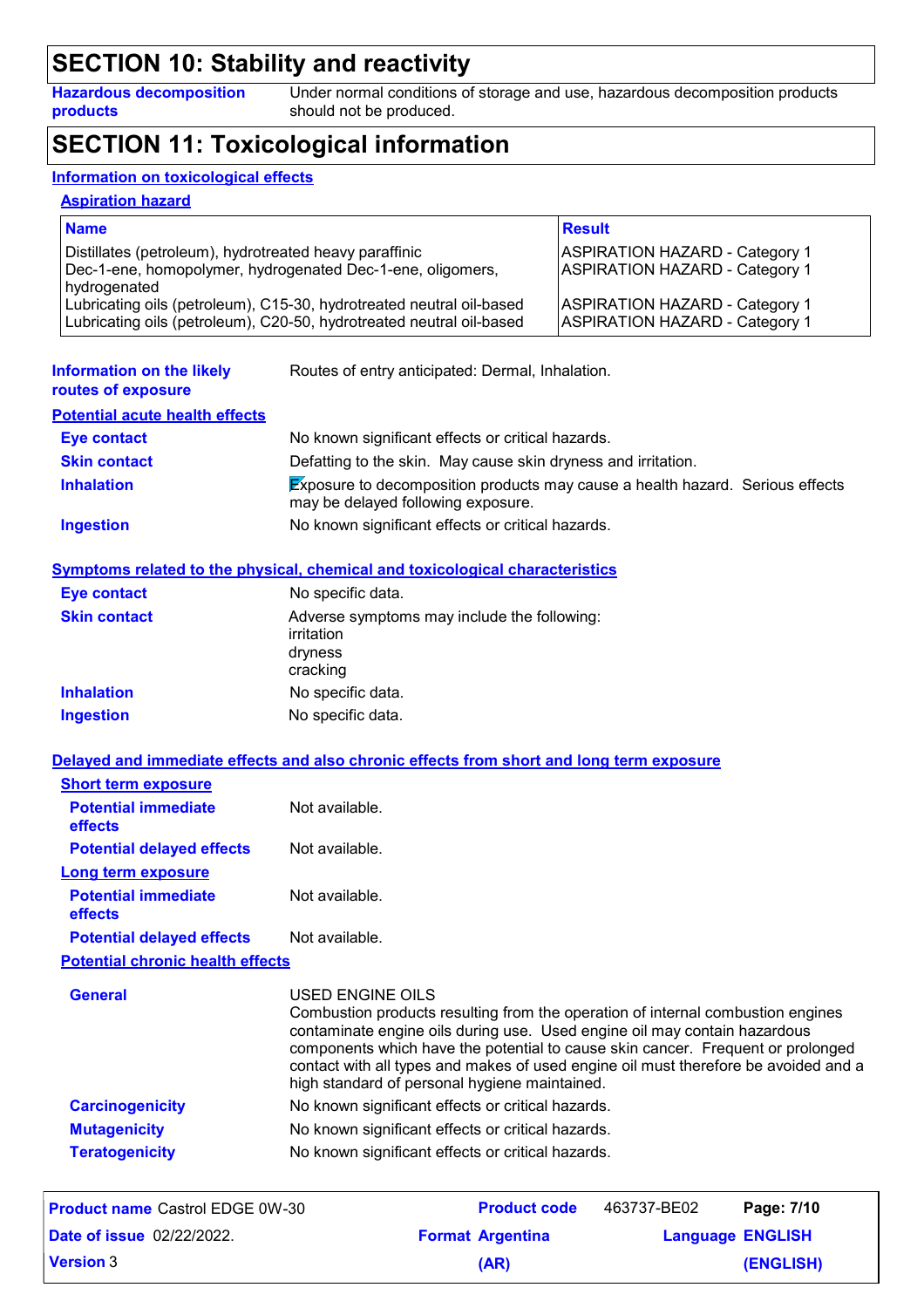### **SECTION 11: Toxicological information**

**Developmental effects** No known significant effects or critical hazards. **Fertility effects** No known significant effects or critical hazards.

#### **Numerical measures of toxicity**

#### **Acute toxicity estimates**

**Route**

Not available.

### **SECTION 12: Ecological information**

#### **Toxicity**

**Environmental effects** No known significant effects or critical hazards.

#### **Persistence and degradability**

Partially biodegradable.

#### **Bioaccumulative potential**

This product is not expected to bioaccumulate through food chains in the environment.

| <b>Mobility in soil</b>                                 |                                                                                                                           |
|---------------------------------------------------------|---------------------------------------------------------------------------------------------------------------------------|
| <b>Soil/water partition</b><br><b>coefficient (Koc)</b> | Not available.                                                                                                            |
| <b>Mobility</b>                                         | Spillages may penetrate the soil causing ground water contamination.                                                      |
| <b>Other adverse effects</b>                            | No known significant effects or critical hazards.                                                                         |
| <b>Other ecological information</b>                     | Spills may form a film on water surfaces causing physical damage to organisms.<br>Oxygen transfer could also be impaired. |

# **SECTION 13: Disposal considerations**

| <b>Disposal methods</b> | The generation of waste should be avoided or minimized wherever possible.<br>Significant quantities of waste product residues should not be disposed of via the<br>foul sewer but processed in a suitable effluent treatment plant. Dispose of surplus<br>and non-recyclable products via a licensed waste disposal contractor. Disposal of<br>this product, solutions and any by-products should at all times comply with the<br>requirements of environmental protection and waste disposal legislation and any<br>regional local authority requirements. Waste packaging should be recycled.<br>Incineration or landfill should only be considered when recycling is not feasible. This<br>material and its container must be disposed of in a safe way. Empty containers or<br>liners may retain some product residues. Avoid dispersal of spilled material and |
|-------------------------|---------------------------------------------------------------------------------------------------------------------------------------------------------------------------------------------------------------------------------------------------------------------------------------------------------------------------------------------------------------------------------------------------------------------------------------------------------------------------------------------------------------------------------------------------------------------------------------------------------------------------------------------------------------------------------------------------------------------------------------------------------------------------------------------------------------------------------------------------------------------|
|                         | runoff and contact with soil, waterways, drains and sewers.                                                                                                                                                                                                                                                                                                                                                                                                                                                                                                                                                                                                                                                                                                                                                                                                         |

### **SECTION 14: Transport information**

| <b>Product name Castrol EDGE 0W-30</b> | <b>Product code</b>     | 463737-BE02             | Page: 8/10 |
|----------------------------------------|-------------------------|-------------------------|------------|
| <b>Date of issue 02/22/2022.</b>       | <b>Format Argentina</b> | <b>Language ENGLISH</b> |            |
| <b>Version 3</b>                       | (AR)                    |                         | (ENGLISH)  |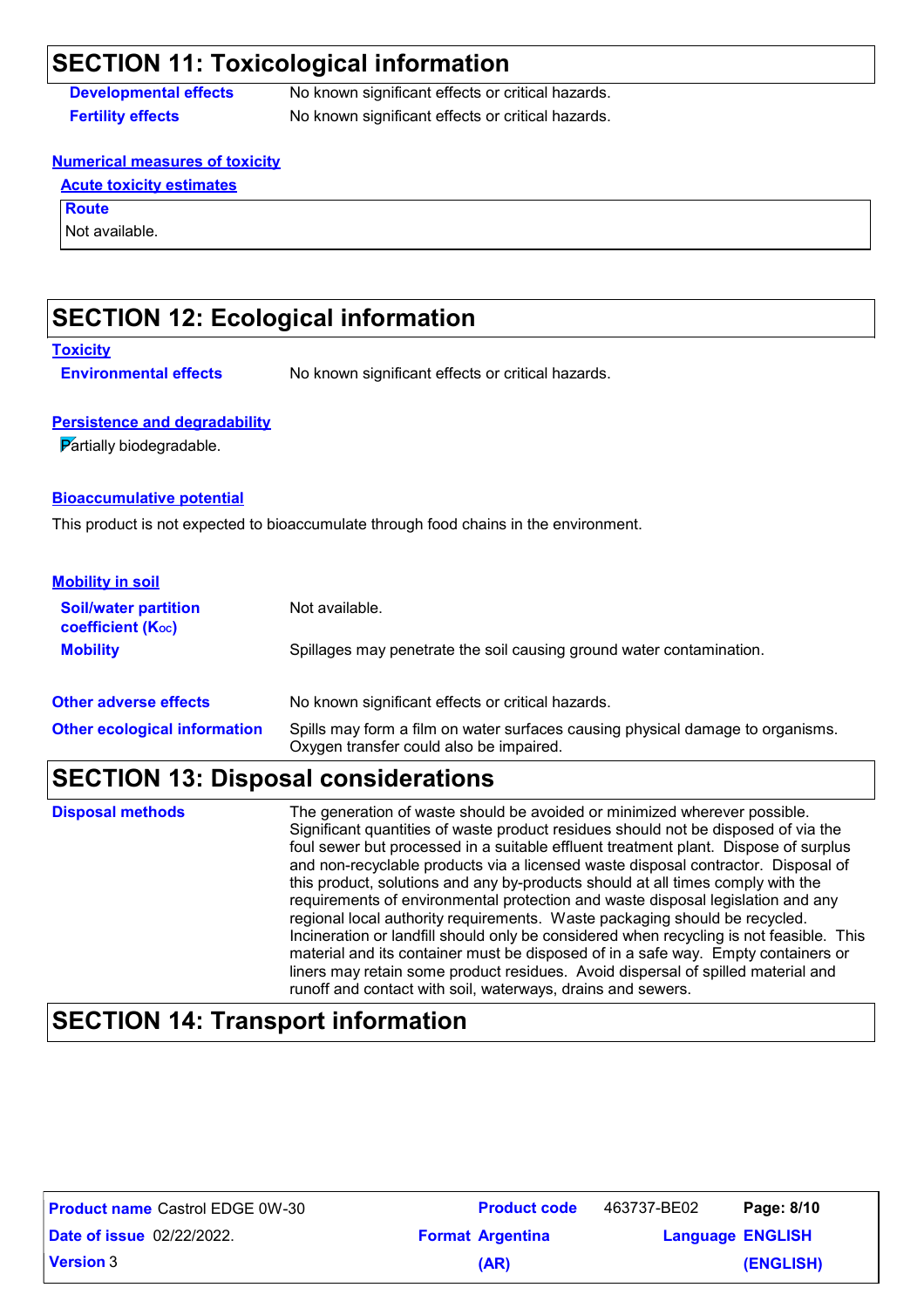#### **SECTION 14: Transport information** - - - - Not regulated. - - Not regulated. - - **IMDG IATA/ICAO UN number UN proper shipping name Transport hazard class(es) Packing group Additional information Environmental hazards** No. No. **ADR/RID** Not regulated. - - No. - **ADN** Not regulated. - - No. -

**Special precautions for user** Not available.

#### **Transport in bulk according to IMO instruments** Not available.

### **SECTION 15: Regulatory information**

#### **International regulations**

**Chemical Weapon Convention List Schedules I, II & III Chemicals** Not listed.

#### **Montreal Protocol**

Not listed.

#### **Stockholm Convention on Persistent Organic Pollutants**

Not listed.

#### **Rotterdam Convention on Prior Informed Consent (PIC)** Not listed.

#### **UNECE Aarhus Protocol on POPs and Heavy Metals**

Not listed.

#### **Other regulations**

| <b>Australia inventory (AIIC)</b>                               | At least one component is not listed.                                                      |
|-----------------------------------------------------------------|--------------------------------------------------------------------------------------------|
| <b>Canada inventory</b>                                         | At least one component is not listed in DSL but all such components are listed in<br>NDSL. |
| <b>China inventory (IECSC)</b>                                  | At least one component is not listed.                                                      |
| <b>Japan inventory (CSCL)</b>                                   | At least one component is not listed.                                                      |
| <b>Korea inventory (KECI)</b>                                   | All components are listed or exempted.                                                     |
| <b>Philippines inventory</b><br>(PICCS)                         | At least one component is not listed.                                                      |
| <b>Taiwan Chemical</b><br><b>Substances Inventory</b><br>(TCSI) | All components are listed or exempted.                                                     |
| <b>United States inventory</b><br>(TSCA 8b)                     | All components are active or exempted.                                                     |

| <b>Product name Castrol EDGE 0W-30</b> | <b>Product code</b>     | 463737-BE02             | Page: 9/10 |
|----------------------------------------|-------------------------|-------------------------|------------|
| <b>Date of issue 02/22/2022.</b>       | <b>Format Argentina</b> | <b>Language ENGLISH</b> |            |
| <b>Version 3</b>                       | (AR)                    |                         | (ENGLISH)  |